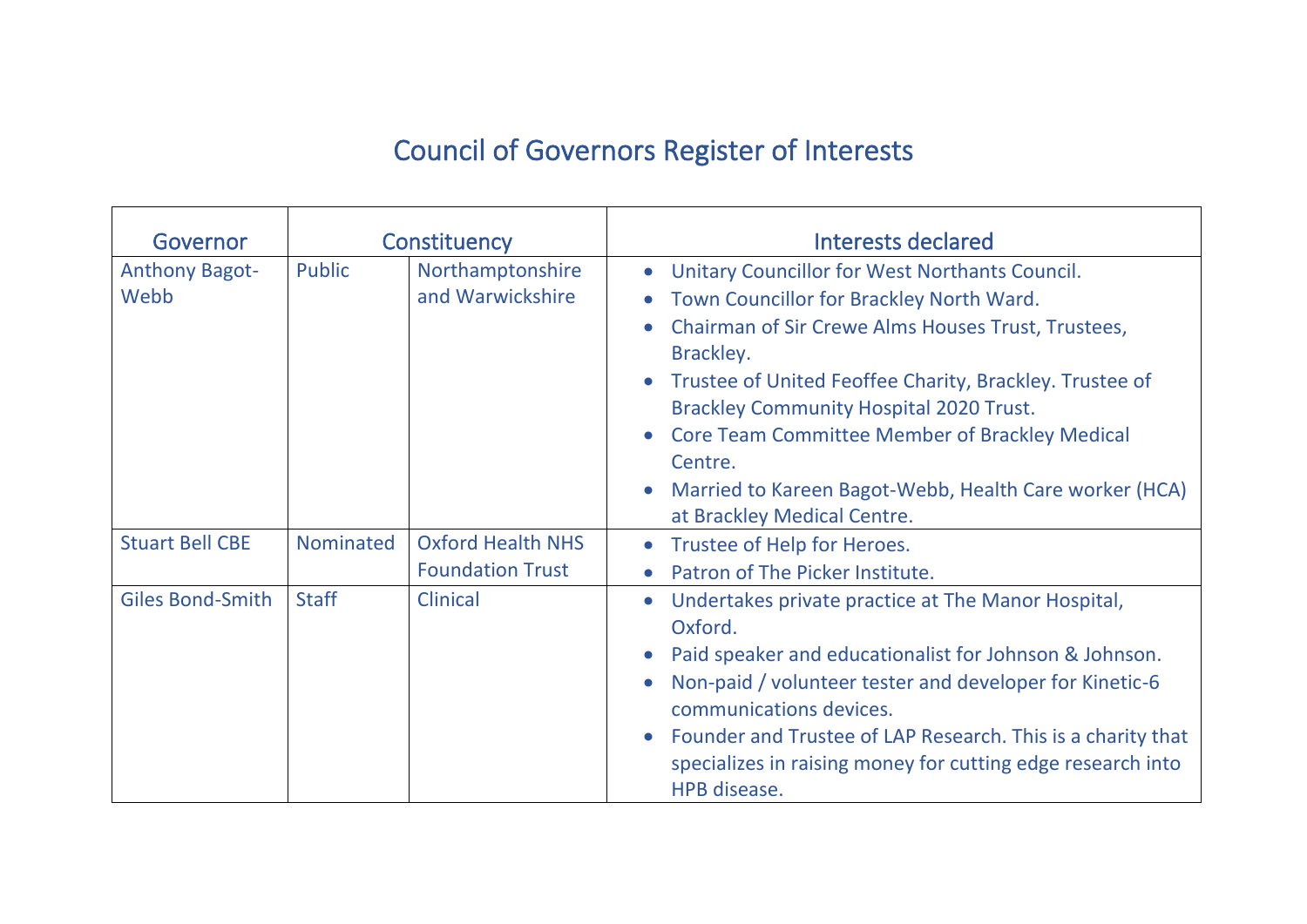| <b>Robin Carr</b>          | <b>Public</b> | <b>West Oxfordshire</b>     | None                                                                                                                                                                                                                                                                                                                                                                                                                                                                                                                                             |
|----------------------------|---------------|-----------------------------|--------------------------------------------------------------------------------------------------------------------------------------------------------------------------------------------------------------------------------------------------------------------------------------------------------------------------------------------------------------------------------------------------------------------------------------------------------------------------------------------------------------------------------------------------|
| Sally-Jane                 | Public        | Buckinghamshire,            | <b>Patient Advisor for Ufonia.</b>                                                                                                                                                                                                                                                                                                                                                                                                                                                                                                               |
| <b>Davidge</b>             |               | Berkshire, Wiltshire        |                                                                                                                                                                                                                                                                                                                                                                                                                                                                                                                                                  |
|                            |               | and Gloucestershire         |                                                                                                                                                                                                                                                                                                                                                                                                                                                                                                                                                  |
| <b>Gemma Davison</b>       | <b>Public</b> | Cherwell                    | Director of The Sunshine Centre, Banbury.<br>$\bullet$                                                                                                                                                                                                                                                                                                                                                                                                                                                                                           |
| <b>Mike Gotch</b>          | <b>Public</b> | <b>Oxford City</b>          | <b>None</b>                                                                                                                                                                                                                                                                                                                                                                                                                                                                                                                                      |
| <b>Jill Haynes</b>         | Public        | <b>Vale of White Horse</b>  | <b>None</b>                                                                                                                                                                                                                                                                                                                                                                                                                                                                                                                                      |
| <b>Helen Higham</b>        | Nominated     | <b>University of Oxford</b> | Helen is an employee of the Trust (Consultant<br>$\bullet$<br>Anaesthetist) and the University (Associate Professor).<br>Medical director of the University of Oxford's simulation<br>centre (OxSTaR) which provides training in teamwork,<br>human factors and quality improvement in the Trust.<br>Director of the Patient Safety Academy and sits on the<br>$\bullet$<br>oversight committee for the Patient Safety Collaborative at<br>the Academic Health Science Network.<br>Chair of the Trust's Safe Surgery and Procedures<br>$\bullet$ |
| Anita Higham<br><b>OBE</b> | <b>Public</b> | Cherwell                    | <b>Implementation Group.</b><br>Member of Age UK Oxfordshire's Health and social Care<br>panel.<br>Elected Associate Life member of the Royal Society of<br>$\bullet$<br>Medicine.<br>Elected Council Member of the Royal Society of Medicine's<br><b>Patient Safety Sector.</b>                                                                                                                                                                                                                                                                 |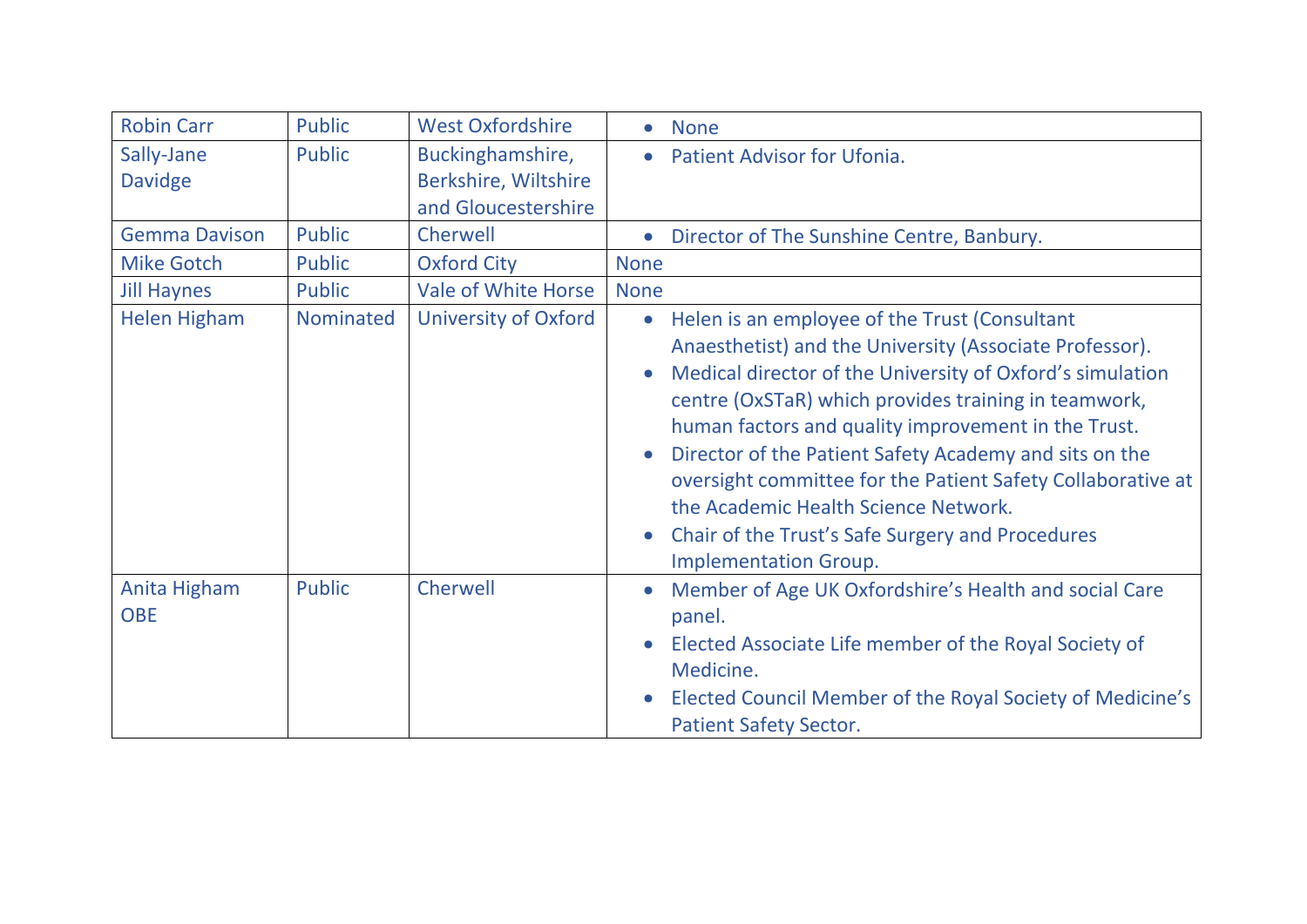| <b>Jeremy Hodge</b>          | <b>Public</b> | Buckinghamshire,<br>Berkshire, Wiltshire<br>and Gloucestershire | • Sister holds shares in Sanofi Group.                                                                                                                                                                                                                                                                                                                                                                                                                                                                                                                                                                                                                                                                                                                                                                                            |
|------------------------------|---------------|-----------------------------------------------------------------|-----------------------------------------------------------------------------------------------------------------------------------------------------------------------------------------------------------------------------------------------------------------------------------------------------------------------------------------------------------------------------------------------------------------------------------------------------------------------------------------------------------------------------------------------------------------------------------------------------------------------------------------------------------------------------------------------------------------------------------------------------------------------------------------------------------------------------------|
| Aliki Kalianou               | <b>Staff</b>  | <b>Non-Clinical</b>                                             | <b>None</b>                                                                                                                                                                                                                                                                                                                                                                                                                                                                                                                                                                                                                                                                                                                                                                                                                       |
| Gareth<br>Kenworthy          | Nominated     | <b>Oxfordshire Clinical</b><br>Commissioning<br>Group           | Director of Finance, NHS Oxfordshire CCG.<br>$\bullet$<br><b>BOB ICS Finance Lead.</b><br>$\bullet$<br>(NHS) Director of Oxford Infracare LIFT Co.<br>Small (<£1k) shareholding in a range of UK Biotech<br>$\bullet$<br>companies, including some Oxfordshire based ones.                                                                                                                                                                                                                                                                                                                                                                                                                                                                                                                                                        |
| <b>Janet Knowles</b>         | <b>Public</b> | <b>South Oxfordshire</b>                                        | <b>None</b>                                                                                                                                                                                                                                                                                                                                                                                                                                                                                                                                                                                                                                                                                                                                                                                                                       |
| George<br><b>Krasopoulos</b> | <b>Staff</b>  | <b>Clinical</b>                                                 | Consult advisor and proctor for Medistim and Abbott.<br>$\bullet$<br>Director and principal shareholder of Cardiac Surgery GK<br>$\bullet$<br>Limited; his wife is a director and shareholder for this<br>company (Cardiac Surgery GK Limited is a limited company<br>for private practice in cardiothoracic surgery, medicolegal<br>work and educational activities).<br>Affiliated with the University of Oxford, University of<br>$\bullet$<br>Buckingham, University of Cumbria and University of<br>Anglia Ruskin.<br>Medical Advisor Committee member for the Manor<br>Hospital, Oxford.<br>Married to Catherine Krasopoulos, Lead Research Nurse<br>$\bullet$<br>for OCMR, who is employed by the University of Oxford,<br>but also has an honorary position with the Trust.<br>Ex-governor for Liga College, Oxfordshire. |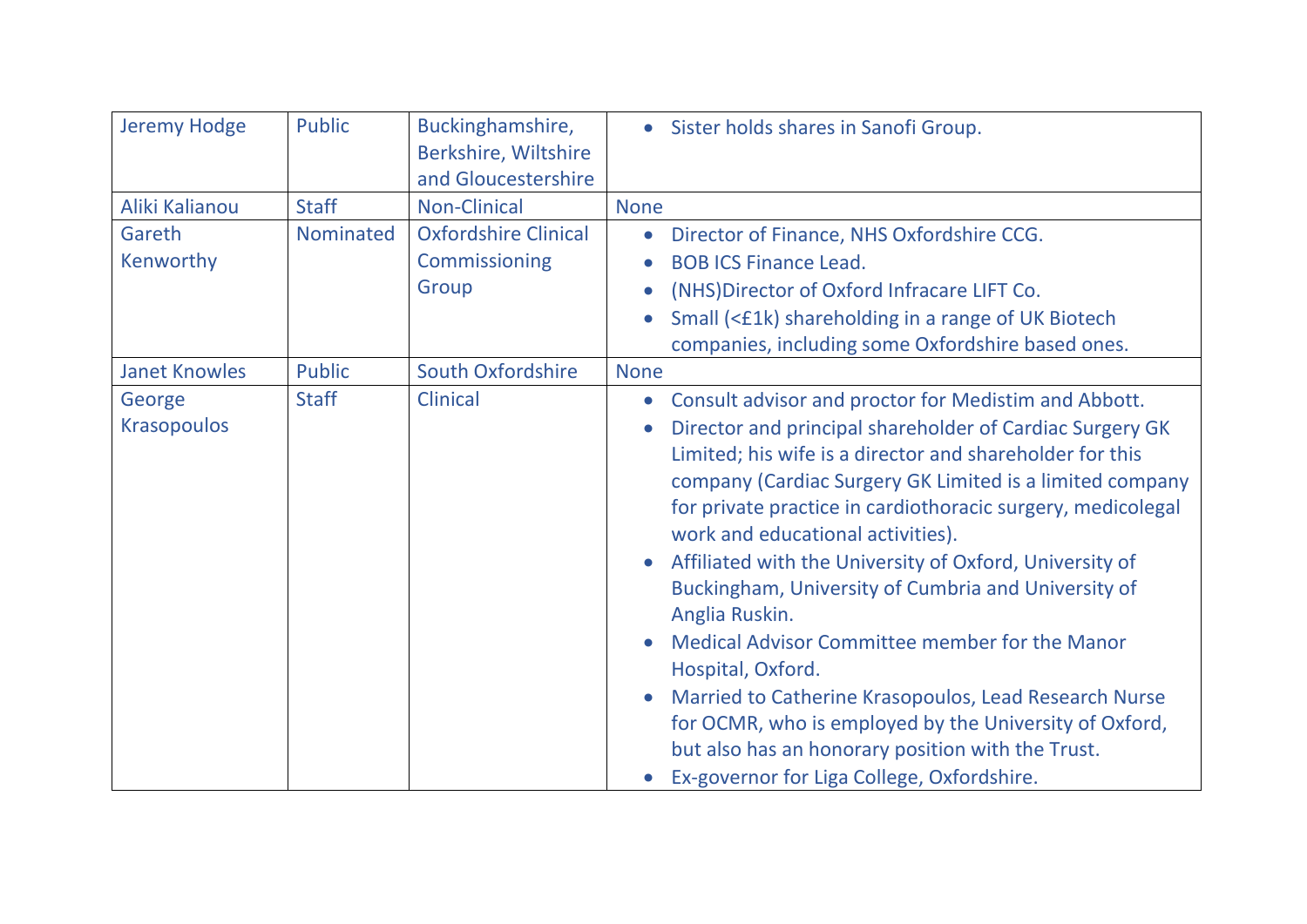| <b>David Matthews</b>    | <b>Public</b> | <b>Vale of White Horse</b> | <b>Chair of Trustees, Oxford Hospitals Charity</b><br>$\bullet$                                                                                                                                                                                                                                                                                                                                                                                                                                                                                                        |
|--------------------------|---------------|----------------------------|------------------------------------------------------------------------------------------------------------------------------------------------------------------------------------------------------------------------------------------------------------------------------------------------------------------------------------------------------------------------------------------------------------------------------------------------------------------------------------------------------------------------------------------------------------------------|
| <b>Jane Probets</b>      | <b>Public</b> | <b>Oxford City</b>         | <b>None</b>                                                                                                                                                                                                                                                                                                                                                                                                                                                                                                                                                            |
| Nina Robinson            | <b>Public</b> | <b>South Oxfordshire</b>   | Treasurer, Board of Trustees at the Royal Free Charity and<br>$\bullet$<br>a founding fellow of St George's House Leadership<br>network, Windsor.<br>Non-executive Director at Slough Children First.<br>$\bullet$<br>Chair of Audit and Risk Committee at Slough Children First.<br>$\bullet$                                                                                                                                                                                                                                                                         |
| <b>Dr Astrid</b>         | Nominated     | <b>Oxford Brookes</b>      | Husband is a senior project manager for the National<br>$\bullet$                                                                                                                                                                                                                                                                                                                                                                                                                                                                                                      |
| Schloerscheidt           |               | <b>University</b>          | Consortium for Intelligent Medical Imaging.                                                                                                                                                                                                                                                                                                                                                                                                                                                                                                                            |
| <b>Graham Shelton</b>    | <b>Public</b> | <b>West Oxfordshire</b>    | Owner or part owner of:<br>$\bullet$<br>Oxford PharmaGenesis Limited, Northmoor<br>$\circ$<br>Enterprises, Oxford. PharmaGenesis Inc., Oxford.<br>PharmaGenesis AG, Oxford.<br>$\circ$<br>PharmaGenesis Holdings Limited.<br>$\circ$<br>PharmaGenesis Pty Limited.<br>$\circ$<br>Northmoor Lion Limited, Oxford.<br>$\bullet$<br>Director of the Oxford Health Policy Forum.<br>$\bullet$<br><b>Chairman of Northmoor Parish Council.</b><br>$\bullet$<br><b>Trustee of Northmoor Village Hall Foundation.</b><br>$\bullet$<br>Trustee of Rotary Club of Oxford North. |
| <b>Julie Stockbridge</b> | <b>Staff</b>  | <b>Clinical</b>            | <b>None</b>                                                                                                                                                                                                                                                                                                                                                                                                                                                                                                                                                            |
| <b>Pauline Tendayi</b>   | <b>Staff</b>  | <b>Clinical</b>            | <b>None</b>                                                                                                                                                                                                                                                                                                                                                                                                                                                                                                                                                            |
| <b>Megan Turmezei</b>    | <b>Staff</b>  | <b>Non-Clinical</b>        | <b>None</b>                                                                                                                                                                                                                                                                                                                                                                                                                                                                                                                                                            |